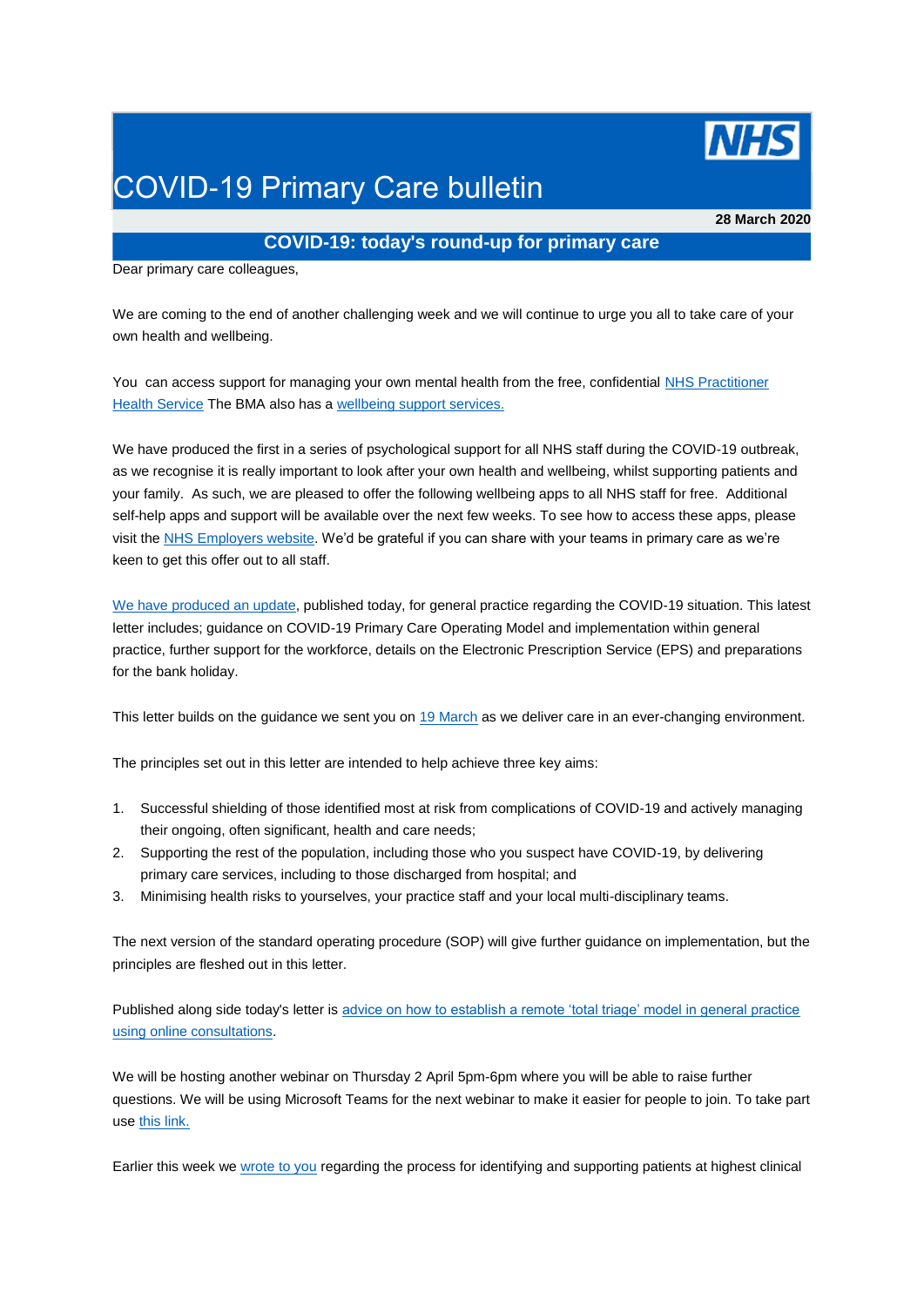risk from coronavirus. We have received a number of questions about this process and are producing an FAQ document which aims to answer as many of those queries as possible. In the meantime, the information below covers some of the key issues that most of you have raised with us:

- All [patient letters](https://generalpracticebulletin.cmail20.com/t/d-l-mjkidz-jucslyp-u/) generated by the central process have now been distributed and should have been received via Royal Mail.
- In line with the letters from [Chief Medical Officer](https://generalpracticebulletin.cmail20.com/t/d-l-mjkidz-jucslyp-o/) (CMO) and [NHS England and NHS Improvement,](https://generalpracticebulletin.cmail20.com/t/d-l-mjkidz-jucslyp-b/) all patients included in the CMO defined cohort that could be identified through centrally available data should have been flagged in practice IT systems.
- GPs should have received a report from their system supplier. This report can be run locally on your practice IT systems – you will not receive separate notice about this.
- If your practice have not yet got your patient flags, or report, please contact your IT system supplier and let us know immediately, via: [England.covid-highestrisk@nhs.net](mailto:England.covid-highestrisk@nhs.net) Please do not send any lists of patients or other patient identifiable data to this email address
- We knew the data in the initial extract would not be complete due to the limitations of centrally available data. Next week, NHS Digital will update the original cohort and identify some additional patients based on GP data. Any additional patients identified will be flagged in GP systems in the same way as the original cohort and practices will have an updated report in their system.
- After this next update, we would like practices to review the list for accuracy and identify any additional patients who meet the CMO's original criteria but are not included amongst those identified. We will provide further details of how this should be done via GP system suppliers.
- As set out in the [CMO letter](https://generalpracticebulletin.cmail20.com/t/d-l-mjkidz-jucslyp-n/) and subsequent communications from Royal Colleges, there may be other patients, not included in the original CMO cohort, that GPs consider to be in the highest risk category and who should be advised to shield.
- Please do not run searches to identify these cohorts at this stage. NHS Digital and ourselves will be in touch next week to confirm how this process can be streamlined for GPs.
- In the meantime, please start to consider specific patients within your practice who may fall into this category of extremely vulnerable on medical grounds. We expect this to be small numbers; shielding will only be effective if we focus these most stringent protective measures on those at the highest clinical risk.

## **Personal Protection Equipment (PPE)**

We know that one of the issues we're hearing most from you is about PPE distribution. For immediate short-term issues National Supply Disruption Response (NSDR) are able to issue 'pre-packed kits' with a minimum of (100 Type IIR face masks; 100 aprons and 100 pairs of gloves) within 72 hours.

Primary care providers who raise requests for kits through NSDR must to be able to make arrangements to receive emergency delivery of these 'pre-packed kits' outside of business hours.

The NSDR 24/7 telephone helpline is 0800 915 9964

#### **Support to maximise use of electronic repeat dispensing (eRD)**

Primary care is being asked to increase the use of eRD, **in suitable patients**, as part of the pandemic response.

The NHS Business Services Authority (NHS BSA) is supporting this initiative by helping GP practices to identify patients who may be appropriate to transfer to eRD. They are doing this by creating individual practice lists of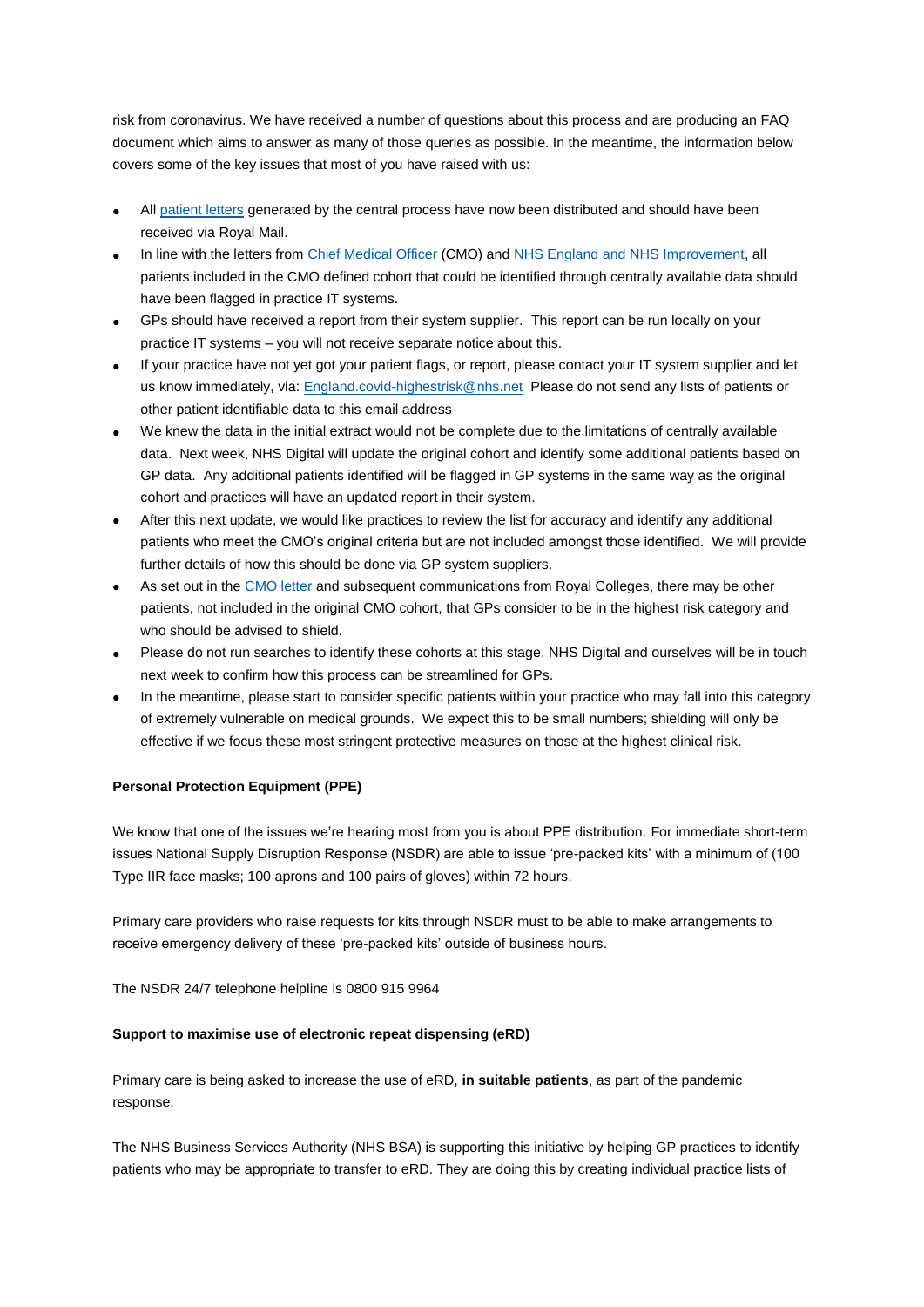NHS patient numbers identified from their dispensing information to be suitable for eRD.

This service will allow GP practices to identify patients who have received the same medications in the last 12 months of dispensing data (up to January 2020). The initial practice list will identify patients receiving 1,2 or 3 medications allowing practices to start the process of moving patients to eRD, where considered appropriate, where the move is likely to be straight forward.

Increasing eRD will have the following benefits in the current situation:

- Reducing footfall to your practice and to the community pharmacy, supporting social distancing.
- Reducing workload for prescribers, allowing better prioritisation of resources.
- Controlled management of the supply chain

Where eRD has been previously actively encouraged, GP practices have successfully achieved 70% of patients receiving their medications in this way.

Practices wanting to increase eRD are recommended to already have a tried and tested robust process in place for eRD before implementing to large numbers of patients.

Collaboration is key to the successful implementation of eRD:

- CCGs embarking on moving patients to eRD MUST discuss plans with their local pharmaceutical committee (LPC) prior to switching.
- Practices moving to eRD must discuss their plans with local community pharmacies.

To comply with GDPR this list must be sent to a practice [NHS.NET](https://generalpracticebulletin.cmail20.com/t/d-l-mjkidz-jucslyp-p/) address. The practice can then decide who it should be shared with to implement the change to eRD.

If you require any assistance, please email [nhsbsa.epssupport@nhs.net](mailto:nhsbsa.epssupport@nhs.net)

#### **Pausing the NHS Complaints Procedure**

Due to the ongoing COVID-19 pandemic we are supporting a system wide "pause" of the NHS complaints process which will allow all health care providers in all sectors to concentrate their efforts on the front-line duties and responsiveness to COVID-19.

The initial "pause" period is recommended to be for three months with immediate effect. All health care providers can opt to operate as usual regarding the management of complaints if they wish to do so and this "pause" is not being enforced.

Please note that as of 26 March 2020, the Parliamentary and Health Service Ombudsman has stopped accepting new NHS complaints and has stopped work on open cases.

#### **The Coronavirus Act 2020**

[The Coronavirus Act 2020](https://generalpracticebulletin.cmail20.com/t/d-l-mjkidz-jucslyp-x/) received Royal Assent on 25 March, having been fast-tracked through parliament. The Act contains 'emergency powers' to enable public bodies to respond to the Covid-19 pandemic.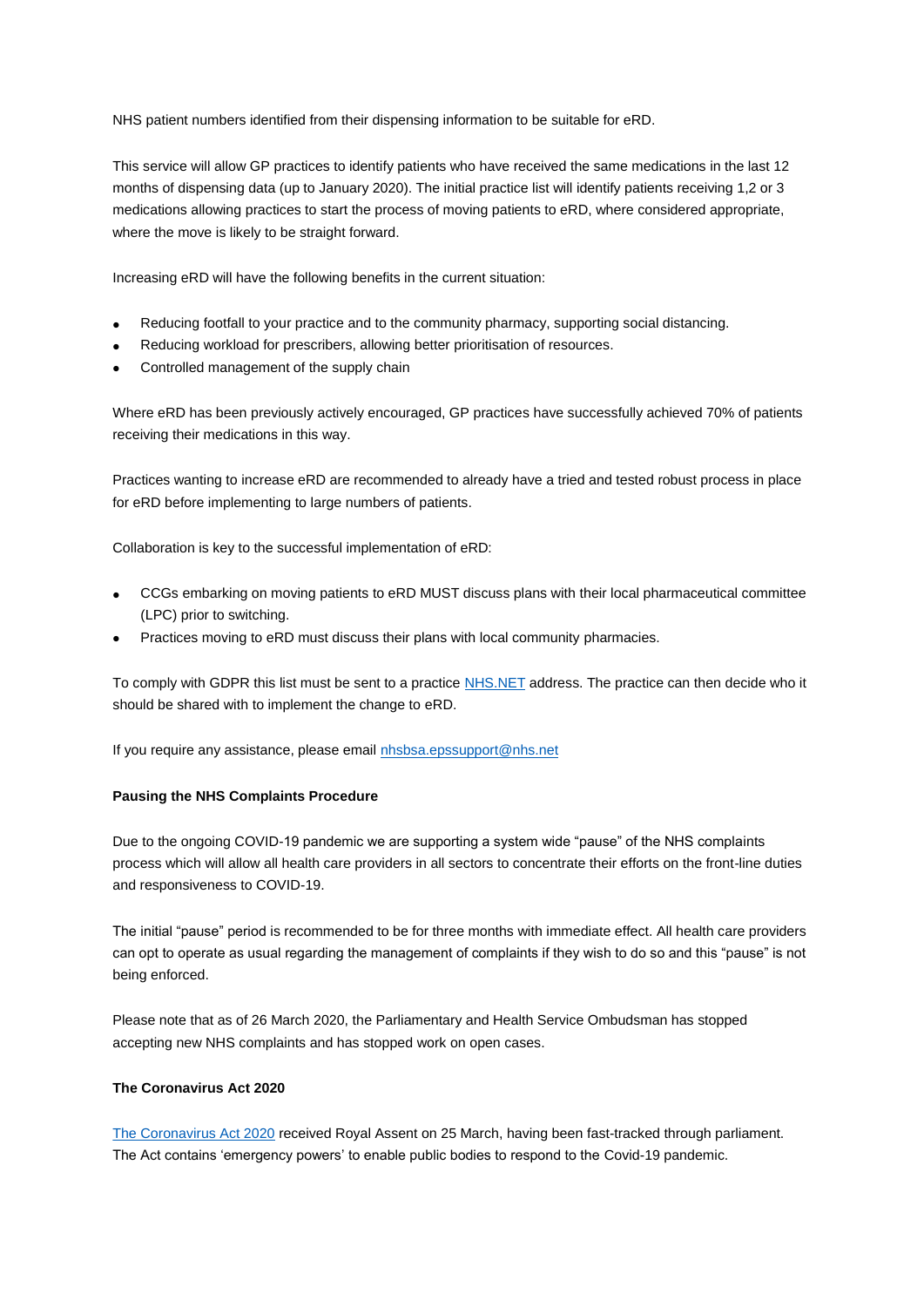The Act eases the regulations relating to the registration and certification of deaths and still-births, and permissions to conduct cremations.

The Act remove the requirement that any inquest into a death from coronavirus be held with a jury in England, Wales and Northern Ireland (as is required by law for other notifiable diseases)

We hope some of you get a break over the weekend.

Nikki and Ed



**Dr Nikki Kanani GP and Medical Director for Primary Care NHS England and NHS Improvement**



**Ed Waller Director for Primary Care Strategy and NHS Contracts NHS England and NHS Improvement**

## **Additional information**

**Humanity First UK launches its National Coronavirus Support Line** 

In response to the United Kingdom Government calling out to the charity and voluntary sector Humanity First (UK) have announced the launch of a national support line to help and signpost people to services relating to the COVID-19 pandemic. Further information can be found on the [Humanity First UK website](https://generalpracticebulletin.cmail20.com/t/d-l-mjkidz-jucslyp-m/)

#### **RCGP COVID-19 resources hub**

The COVID-19 Resource Hub has been created to support GPs in understanding and managing this pandemic, with topics ranging from diagnosis to keeping your practice safe. [This hub](https://generalpracticebulletin.cmail20.com/t/d-l-mjkidz-jucslyp-a/) will be updated daily with the latest developments and guidance.

**Dates for your diary**